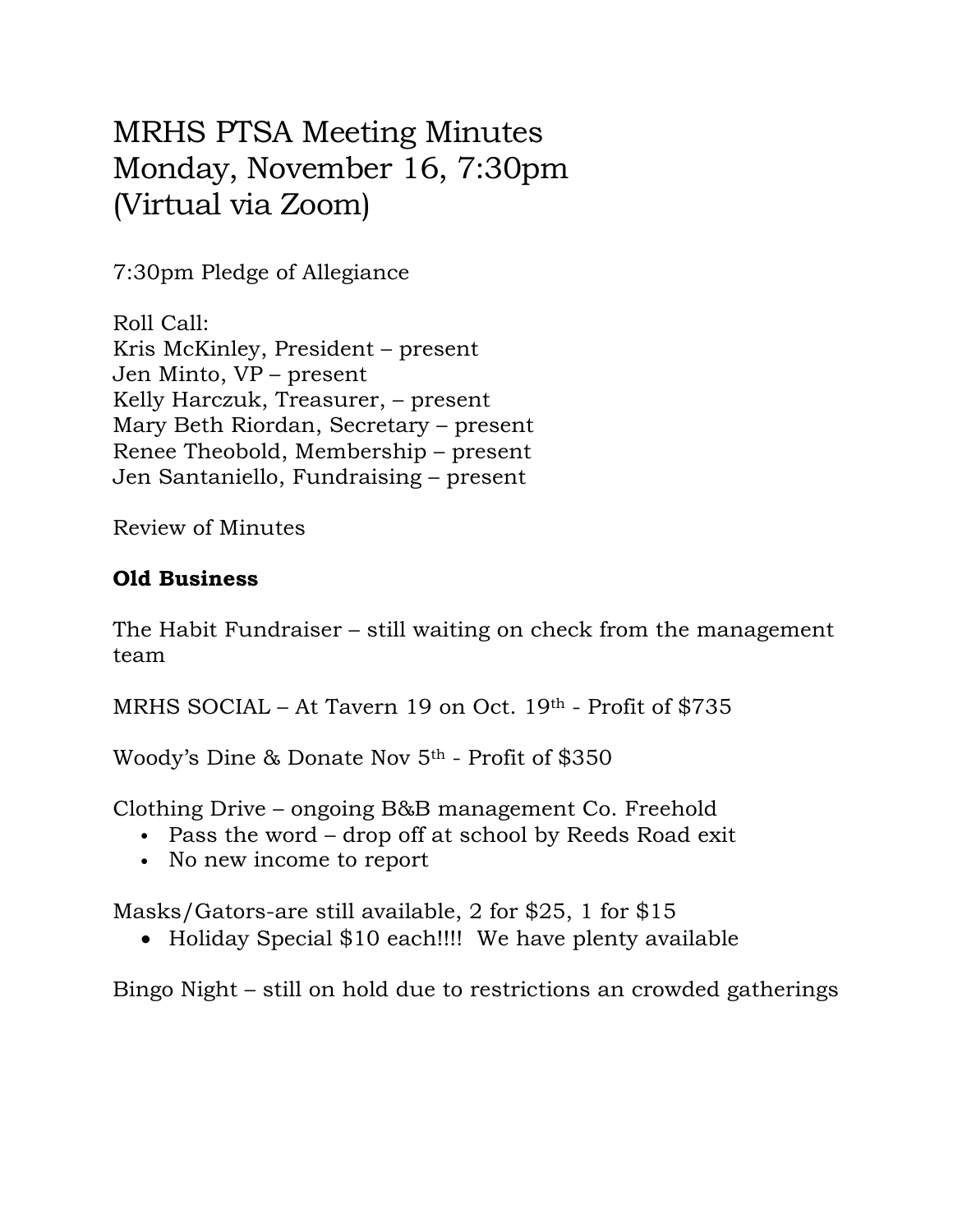**Grants** 

Christine Trumble, Chair

Reported that 1 grant application has been submitted to date

- \$1000 Fall
- \$1000 Spring

Applications are being accepted Teachers must be members to qualify

Dine & Donates - Volunteers to organize additional events needed

School Store – working with Destination Athlete and will be up and available for purchases soon. Working to establish direct shipping to customers. Will aim to secure Christmas delivery.

Mini Photo Session

- A Magee Photography
- Thompson Park
- https://book.usesession.com/s/vs0RHC3xd
- amageephoto@gmail.com
- \$150 per session for 5-8 images -\$50 to MRHS PTSA

Customers have experienced receiving many more than the 5-8 guaranteed images. 5 MRHS sessions have been purchased so far.

Delicious Orchards –Pie Fundraiser

- 73 pie orders received
- Pick up at MRHS on Tuesday 11/24 3-6pm unless earlier/later delivery was arranged.

NJ Cookie Lady

- On hold cookies are a bit pricey for what seems to be interest here at MRHS
- Maybe for Christmas / Spring time